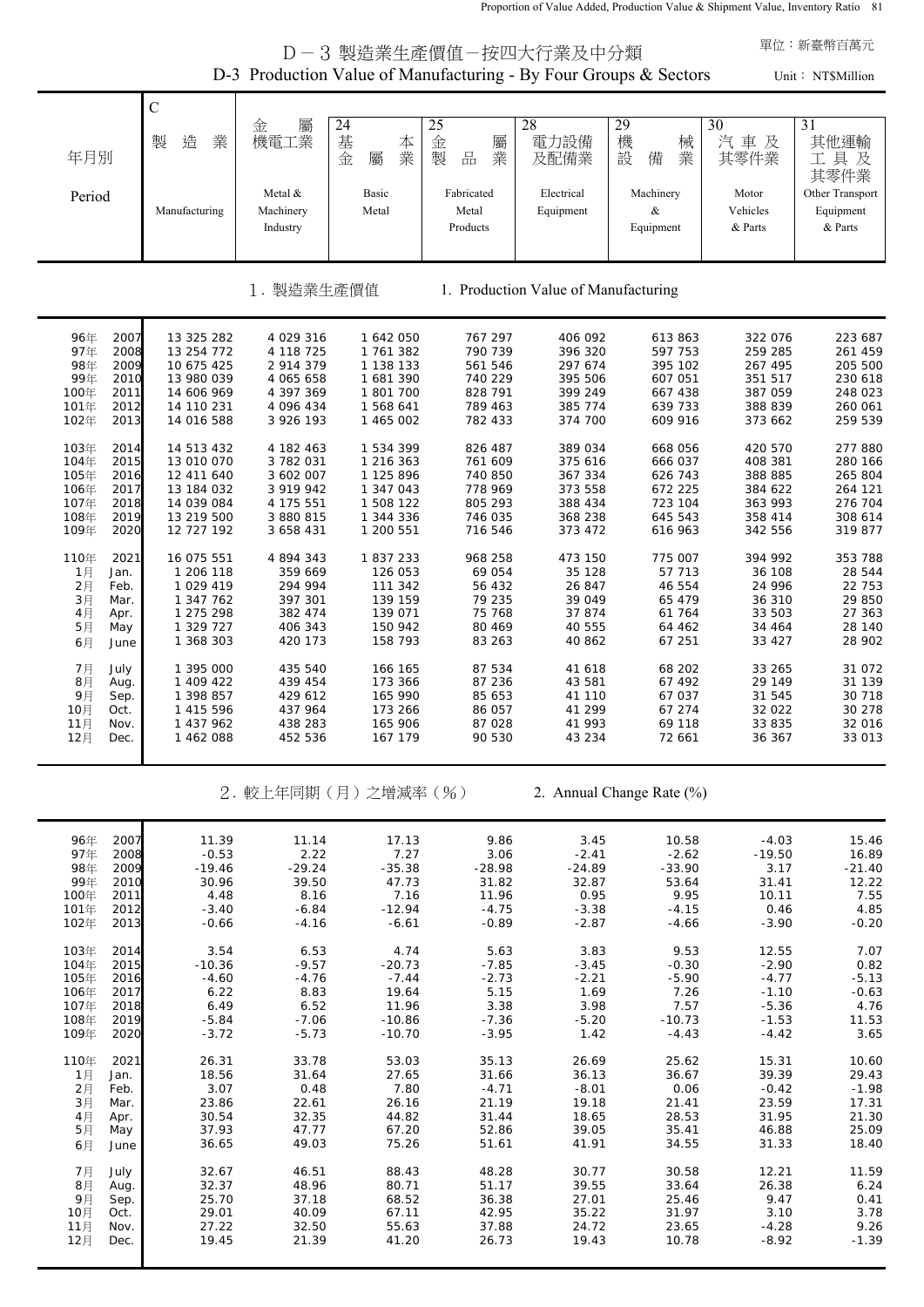D-3 製造業生產價值-按四大行業及中分類(續1)

| 年月別         | 34<br>產業用機械<br>設備維修及<br>裝<br>業<br>安<br>Repair & Installation | 資<br>訊<br>電子工業<br>Information | 26<br>電<br>子<br>零組件業<br>Electronic | $\overline{27}$<br>電腦、電子<br>產品及光學<br>$\frac{\Box}{\Box \Box}$<br>製<br>業<br>Computers, | 學<br>化<br>業<br>工<br>Chemistry | 13<br>皮革、毛皮<br>及其製品業<br>Leather, Fur | 15<br>紙漿、紙<br>及紙製品業<br>Pulp, Paper | 16<br>印刷及資料<br>儲存媒體<br>複製業<br>Printing & |
|-------------|--------------------------------------------------------------|-------------------------------|------------------------------------|---------------------------------------------------------------------------------------|-------------------------------|--------------------------------------|------------------------------------|------------------------------------------|
|             | of Industrial<br>Machinery<br>& Equipment                    | & Electronic<br>Industry      | Parts &<br>Components              | Electronic<br>& Optical<br>Products                                                   | Industry                      | & Related<br>Products                | & Paper<br>Products                | Reproduction<br>of Recorded<br>Media     |
|             |                                                              |                               | $1$ .                              | 製造業生產價值                                                                               |                               |                                      |                                    |                                          |
| 96年         | 54 252                                                       | 4 011 536                     | 3 283 884                          | 727 652                                                                               | 4 053 743                     | 31 333                               | 160 353                            | 70 534                                   |
| 97年         | 51 787                                                       | 3 719 498                     | 3 046 993                          | 672 505                                                                               | 4 171 774                     | 28 237                               | 165 820                            | 71 533                                   |
| 98年         | 48 929                                                       | 3 259 643                     | 2 695 905                          | 563 738                                                                               | 3 361 581                     | 23 770                               | 139 104                            | 68 614                                   |
| 99年<br>100年 | 59 347<br>65 108                                             | 4 394 414<br>4 341 913        | 3 603 620                          | 790 793<br>1 028 549                                                                  | 4 222 598                     | 27 109<br>24 503                     | 175 202<br>177 247                 | 75 601<br>77 144                         |
| 101年        | 63 922                                                       | 4 146 196                     | 3 3 1 3 3 6 3<br>3 3 3 3 3 9 7     | 812 798                                                                               | 4 503 051<br>4 508 847        | 23 064                               | 169 747                            | 74 175                                   |
| 102年        | 60 941                                                       | 4 250 939                     | 3 487 565                          | 763 375                                                                               | 4 466 540                     | 23 501                               | 167 039                            | 73 032                                   |
|             |                                                              |                               |                                    |                                                                                       |                               |                                      |                                    |                                          |
| 103年        | 66 036                                                       | 4 511 703                     | 3 769 945                          | 741 758                                                                               | 4 403 647                     | 24 879                               | 171 433                            | 72 105                                   |
| 104年        | 73 859                                                       | 4 320 668                     | 3 623 376                          | 697 292                                                                               | 3 519 015                     | 19 334                               | 167 143                            | 71 012                                   |
| 105年        | 86 495                                                       | 4 184 633                     | 3 535 769                          | 648 864                                                                               | 3 265 452                     | 15 078                               | 163 349                            | 69 905                                   |
| 106年        | 99 403                                                       | 4 332 483                     | 3 696 071                          | 636 413                                                                               | 3 560 381                     | 15 161                               | 172 528                            | 67 422                                   |
| 107年        | 109 902                                                      | 4 432 761                     | 3 791 743                          | 641 018                                                                               | 4 011 352                     | 13 304                               | 181 446                            | 66 670                                   |
| 108年        | 109 635                                                      | 4 336 776                     | 3 556 444                          | 780 332                                                                               | 3 568 588                     | 13 487                               | 174 696                            | 64 407                                   |
| 109年        | 88 467                                                       | 4 760 750                     | 3 937 044                          | 823 707                                                                               | 2 899 550                     | 9 5 5 8                              | 168 839                            | 63 120                                   |
| 110年        | 91 915                                                       | 5 658 782                     | 4 749 454                          | 909 328                                                                               | 3 941 767                     | 10 135                               | 196 540                            | 64 906                                   |
| 1月          | 7 0 7 0                                                      | 428 657                       | 358 343                            | 70 314                                                                                | 287 051                       | 752                                  | 15 492                             | 5 670                                    |
| 2月          | 6 0 6 9                                                      | 377 259                       | 322 654                            | 54 605                                                                                | 256 257                       | 531                                  | 12 941                             | 3 9 3 8                                  |
| 3月          | 8 2 2 0                                                      | 478 754                       | 406 214                            | 72 540                                                                                | 335 625                       | 880                                  | 17 011                             | 5 3 0 5                                  |
| 4月          | 7 1 3 1                                                      | 436 992                       | 368 562                            | 68 430                                                                                | 327 397                       | 887                                  | 16 138                             | 5 5 20                                   |
| 5月          | 7 3 1 0                                                      | 448 615                       | 373 290                            | 75 325                                                                                | 341 966                       | 905                                  | 17 053                             | 5 0 4 0                                  |
| 6月          | 7674                                                         | 482 683                       | 405 657                            | 77 026                                                                                | 334 356                       | 837                                  | 17 060                             | 4 977                                    |
| 7月          | 7684                                                         | 479 590                       | 400 051                            | 79 539                                                                                | 344 226                       | 865                                  | 17 423                             | 5 3 9 7                                  |
| 8月          | 7 4 9 0                                                      | 492 928                       | 413 257                            | 79 671                                                                                | 341 271                       | 848                                  | 16 692                             | 5 0 5 4                                  |
| 9月          | 7 5 5 9                                                      | 507 696                       | 428 671                            | 79 025                                                                                | 329 808                       | 877                                  | 15 747                             | 4 865                                    |
| 10月         | 7768                                                         | 493 033                       | 414 044                            | 78 989                                                                                | 348 231                       | 908                                  | 16 201                             | 5 963                                    |
| 11月         | 8 3 8 7                                                      | 510 674                       | 423 833                            | 86 841                                                                                | 350 946                       | 899                                  | 16 852                             | 6 1 6 7                                  |
| 12月         | 9 5 5 3                                                      | 521 899                       | 434 877                            | 87 022                                                                                | 344 633                       | 946                                  | 17 932                             | 7 0 1 0                                  |
|             |                                                              |                               | $2$ .                              | 較上年同期(月)之增減率(%)                                                                       |                               |                                      |                                    |                                          |
| 96年         | 12.94                                                        | 8.67                          | 11.88                              | $-3.80$                                                                               | 17.08                         | $-5.08$                              | 7.87                               | $-0.79$                                  |
| 97年         | $-4.54$                                                      | $-7.28$                       | $-7.21$                            | $-7.58$                                                                               | 2.91                          | $-9.88$                              | 3.41                               | 1.42                                     |
| 98年         | $-5.52$                                                      | $-12.36$                      | $-11.52$                           | $-16.17$                                                                              | $-19.42$                      | $-15.82$                             | $-16.11$                           | $-4.08$                                  |
| 99年         | 21.29                                                        | 34.81                         | 33.67                              | 40.28                                                                                 | 25.61                         | 14.05                                | 25.95                              | 10.18                                    |

| .    |          |         |         |         |          |          |         |          |
|------|----------|---------|---------|---------|----------|----------|---------|----------|
| 100年 | 9.71     | $-1.19$ | $-8.05$ | 30.07   | 6.64     | $-9.61$  | 1.17    | 2.04     |
| 101年 | $-1.82$  | -4.51   | 0.60    | -20.98  | 0.13     | -5.87    | $-4.23$ | $-3.85$  |
| 102年 | $-4.66$  | 2.53    | 4.62    | -6.08   | $-0.94$  | 1.90     | $-1.60$ | $-1.54$  |
|      |          |         |         |         |          |          |         |          |
| 103年 | 8.36     | 6.13    | 8.10    | $-2.83$ | $-1.41$  | 5.86     | 2.63    | $-1.27$  |
| 104年 | 11.85    | $-4.23$ | $-3.89$ | $-5.99$ | $-20.09$ | $-22.29$ | $-2.50$ | $-1.52$  |
| 105年 | 17.11    | $-3.15$ | $-2.42$ | $-6.95$ | $-7.21$  | $-22.01$ | $-2.27$ | $-1.56$  |
| 106年 | 14.92    | 3.53    | 4.53    | $-1.92$ | 9.03     | 0.55     | 5.62    | $-3.55$  |
| 107年 | 10.56    | 2.31    | 2.59    | 0.72    | 12.67    | $-12.25$ | 5.17    | $-1.12$  |
| 108年 | $-0.24$  | $-2.17$ | $-6.21$ | 21.73   | $-11.04$ | 1.38     | $-3.72$ | $-3.39$  |
| 109年 | $-19.31$ | 9.78    | 10.70   | 5.56    | -18.75   | $-29.13$ | $-3.35$ | $-2.00$  |
| 110年 | 3.90     | 18.86   | 20.64   | 10.39   | 35.94    | 6.04     | 16.41   | 2.83     |
| 1月   | 17.10    | 21.26   | 21.03   | 22.43   | 1.53     | $-13.75$ | 18.91   | 19.80    |
| 2月   | $-13.89$ | 13.14   | 15.28   | 1.98    | $-2.87$  | $-46.69$ | $-6.25$ | $-13.75$ |
| 3月   | 20.35    | 20.94   | 23.39   | 8.85    | 36.04    | $-19.62$ | 9.64    | 4.07     |
| 4月   | $-3.47$  | 16.45   | 18.41   | 6.92    | 60.33    | 26.97    | 11.66   | 10.96    |
| 5月   | $-21.74$ | 18.17   | 19.37   | 12.55   | 70.24    | 44.12    | 32.56   | 9.85     |
| 6月   | $-1.39$  | 23.19   | 25.92   | 10.53   | 54.37    | 18.35    | 34.02   | 10.48    |
|      |          |         |         |         |          |          |         |          |
| 7月   | $-9.79$  | 21.22   | 24.28   | 7.85    | 45.69    | 26.80    | 21.66   | $-4.66$  |
| 8月   | 3.17     | 17.57   | 18.84   | 11.37   | 49.19    | 25.93    | 21.60   | $-5.48$  |
| 9月   | 13.61    | 16.89   | 20.17   | 1.79    | 37.71    | 3.37     | 8.87    | $-11.16$ |
| 10月  | 11.02    | 18.03   | 19.57   | 10.57   | 40.96    | 16.32    | 15.27   | 6.71     |
| 11月  | 22.41    | 21.26   | 21.73   | 19.05   | 36.75    | 14.87    | 15.95   | 2.72     |
| 12月  | 23.08    | 17.78   | 19.15   | 11.34   | 24.67    | 19.04    | 16.87   | 6.51     |
|      |          |         |         |         |          |          |         |          |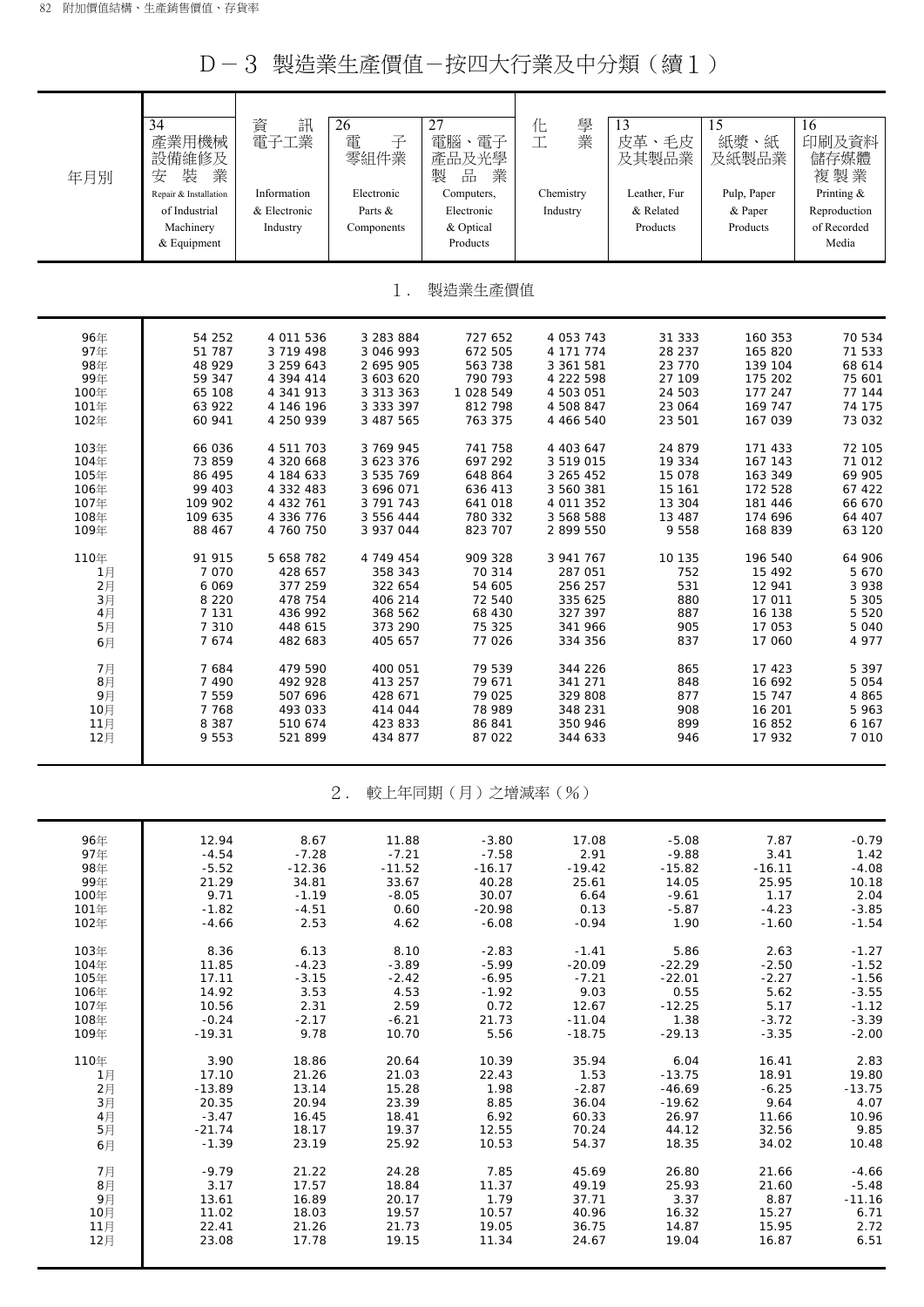單位:新臺幣百萬元

Unit: NT\$Million

D-3 Production Value of Manufacturing - By Four Groups & Sectors (Cont. 1)

| $\overline{17}$<br>石油及煤<br>製品業<br>Petroleum | 18<br>化學原材料肥料<br>氮化合物塑橡膠<br>原料及人纖業<br>Chemical, Fertilizers, | 19<br>其他化學<br>品業<br>製<br>Other | 20<br>藥品及醫用<br>化學製品業<br>Pharmaceuticals | 21<br>橡<br>膠<br>業<br>製<br>品<br>Rubber | 22<br>塑<br>膠<br>業<br>製<br>品<br>Plastic | 生業<br>民<br>工<br>Food, Textiles | 08<br>品<br>食<br>及<br>品<br>業<br>飼<br>Food & Prepared | Period |  |  |
|---------------------------------------------|--------------------------------------------------------------|--------------------------------|-----------------------------------------|---------------------------------------|----------------------------------------|--------------------------------|-----------------------------------------------------|--------|--|--|
| & Coal<br>Products                          | Nitrogen Compounds,<br>Plastic & Rubber,<br>Man-made Fibres  | Chemical<br>Products           | & Medicinal<br>Chemical<br>Products     | Products                              | Products                               | &<br>Other Industry            | <b>Animal Feeds</b>                                 |        |  |  |
| 1. Production Value of Manufacturing        |                                                              |                                |                                         |                                       |                                        |                                |                                                     |        |  |  |
| 1 140 640                                   | 2 008 222                                                    | 212 887                        | 54 992                                  | 85 632                                | 289 150                                | 1 230 687                      | 374 875                                             | 2007   |  |  |
| 1 302 003                                   | 1 966 525                                                    | 213 197                        | 56 389                                  | 86 307                                | 281 763                                | 1 244 775                      | 423 024                                             | 2008   |  |  |
| 954 425                                     | 1 601 296                                                    | 199 867                        | 59 492                                  | 72 145                                | 242 869                                | 1 139 823                      | 409 074                                             | 2009   |  |  |
| 1 106 042                                   | 2 155 322                                                    | 243 025                        | 62 534                                  | 92 158                                | 285 604                                | 1 297 370                      | 448 643                                             | 2010   |  |  |
| 1 241 463                                   | 2 269 122                                                    | 251 683                        | 63 846                                  | 102 558                               | 295 484                                | 1 364 636                      | 480 244                                             | 2011   |  |  |
| 1 391 894                                   | 2 134 658                                                    | 253 562                        | 67 745                                  | 98 803                                | 295 199                                | 1 358 755                      | 484 325                                             | 2012   |  |  |
| 1 319 190                                   | 2 155 140                                                    | 264 814                        | 70 420                                  | 96 354                                | 297 049                                | 1 372 916                      | 485 429                                             | 2013   |  |  |
| 1 269 679                                   | 2 111 249                                                    | 274 483                        | 68 835                                  | 100 289                               | 310 696                                | 1 415 619                      | 504 540                                             | 2014   |  |  |
| 841 452                                     | 1 678 084                                                    | 270 144                        | 73 159                                  | 98 397                                | 300 291                                | 1 388 356                      | 491 492                                             | 2015   |  |  |
| 707 064                                     | 1 582 164                                                    | 265 286                        | 76 808                                  | 93 613                                | 292 186                                | 1 359 549                      | 501 879                                             | 2016   |  |  |
| 784 451                                     | 1 784 677                                                    | 273 651                        | 77 297                                  | 96 439                                | 288 755                                | 1 371 226                      | 507 011                                             | 2017   |  |  |
| 990 556                                     | 2 002 461                                                    | 284 198                        | 80 572                                  | 94 653                                | 297 492                                | 1 419 420                      | 522 670                                             | 2018   |  |  |
| 922 011                                     | 1 642 546                                                    | 278 066                        | 86 328                                  | 97 857                                | 289 188                                | 1 433 321                      | 540 740                                             | 2019   |  |  |
| 588 305                                     | 1 339 379                                                    | 259 251                        | 91 844                                  | 94 664                                | 284 589                                | 1 408 460                      | 547 652                                             | 2020   |  |  |
| 812 470                                     | 2 052 789                                                    | 289 717                        | 96 324                                  | 101 743                               | 317 141                                | 1 580 659                      | 597 149                                             | 2021   |  |  |
| 52 598                                      | 147 371                                                      | 23 689                         | 7 7 9 1                                 | 8 4 4 5                               | 25 24 2                                | 130 741                        | 51 809                                              | Jan.   |  |  |
| 54 499                                      | 134 583                                                      | 18 445                         | 5 1 5 9                                 | 6 3 7 3                               | 19 789                                 | 100 908                        | 40 150                                              | Feb.   |  |  |
| 66 576                                      | 174 098                                                      | 25 864                         | 7 7 5 9                                 | 9 4 8 7                               | 28 645                                 | 136 081                        | 50 498                                              | Mar.   |  |  |
| 64 295                                      | 174 807                                                      | 24 002                         | 6922                                    | 8 6 0 7                               | 26 218                                 | 128 434                        | 47 683                                              | Apr.   |  |  |
| 67 808                                      | 182 201                                                      | 24 727                         | 8 1 6 9                                 | 8 7 8 7                               | 27 275                                 | 132 803                        | 49 452                                              | May    |  |  |
| 68 052                                      | 173 167                                                      | 24 960                         | 8821                                    | 8 5 9 3                               | 27 890                                 | 131 091                        | 48 346                                              | June   |  |  |
| 73 144                                      | 176 491                                                      | 25 740                         | 8517                                    | 8672                                  | 27 979                                 | 135 644                        | 51 079                                              | July   |  |  |
| 73 977                                      | 175 712                                                      | 24 587                         | 8 6 4 7                                 | 8 4 1 9                               | 27 334                                 | 135 769                        | 51 529                                              | Aug.   |  |  |
| 67 942                                      | 172 595                                                      | 23 949                         | 10 044                                  | 8 3 7 2                               | 25 417                                 | 131 742                        | 49 076                                              | Sep.   |  |  |
| 75 207                                      | 184 229                                                      | 23 325                         | 7 4 6 6                                 | 8 3 0 7                               | 26 625                                 | 136 368                        | 50 275                                              | Oct.   |  |  |
| 73 237                                      | 184 372                                                      | 24 335                         | 8 9 3 9                                 | 8 5 7 3                               | 27 571                                 | 138 059                        | 51 765                                              | Nov.   |  |  |
| 75 133                                      | 173 163                                                      | 26 094                         | 8 0 9 1                                 | 9 1 0 8                               | 27 157                                 | 143 020                        | 55 487                                              | Dec.   |  |  |

2. Annual Change Rate (%)

| 13.46    | 26.05    | 6.89     | 7.25     | 7.80     | 2.77     | 3.99    | 7.93    | 2007 |
|----------|----------|----------|----------|----------|----------|---------|---------|------|
| 14.15    | $-2.08$  | 0.15     | 2.54     | 0.79     | $-2.55$  | 1.14    | 12.84   | 2008 |
| $-26.70$ | $-18.57$ | $-6.25$  | 5.50     | $-16.41$ | $-13.80$ | $-8.43$ | $-3.30$ | 2009 |
| 15.89    | 34.60    | 21.59    | 5.11     | 27.74    | 17.60    | 13.82   | 9.67    | 2010 |
| 12.24    | 5.28     | 3.56     | 2.10     | 11.29    | 3.46     | 5.18    | 7.04    | 2011 |
| 12.12    | $-5.93$  | 0.75     | 6.11     | $-3.66$  | $-0.10$  | $-0.43$ | 0.85    | 2012 |
| $-5.22$  | 0.96     | 4.44     | 3.95     | $-2.48$  | 0.63     | 1.04    | 0.23    | 2013 |
| $-3.75$  | $-2.04$  | 3.65     | $-2.25$  | 4.08     | 4.59     | 3.11    | 3.94    | 2014 |
| $-33.73$ | $-20.52$ | $-1.58$  | 6.28     | $-1.89$  | $-3.35$  | $-1.93$ | $-2.59$ | 2015 |
| $-15.97$ | $-5.72$  | $-1.80$  | 4.99     | $-4.86$  | $-2.70$  | $-2.07$ | 2.11    | 2016 |
| 10.94    | 12.80    | 3.15     | 0.64     | 3.02     | $-1.17$  | 0.86    | 1.02    | 2017 |
| 26.27    | 12.20    | 3.85     | 4.24     | $-1.85$  | 3.03     | 3.51    | 3.09    | 2018 |
| $-6.92$  | $-17.97$ | $-2.16$  | 7.14     | 3.39     | $-2.79$  | 0.98    | 3.46    | 2019 |
| $-36.19$ | $-18.46$ | $-6.77$  | 6.39     | $-3.26$  | $-1.59$  | $-1.73$ | 1.28    | 2020 |
|          |          |          |          |          |          |         |         |      |
| 38.10    | 53.26    | 11.75    | 4.88     | 7.48     | 11.44    | 12.23   | 9.04    | 2021 |
| $-36.40$ | 15.53    | 16.71    | 23.95    | 24.90    | 23.18    | 21.22   | 15.55   | Jan. |
| $-17.85$ | 13.80    | $-15.73$ | $-29.69$ | $-20.98$ | $-12.28$ | $-6.45$ | $-3.06$ | Feb. |
| 39.49    | 57.43    | 6.58     | $-5.73$  | 9.40     | 12.28    | 11.98   | 8.47    | Mar. |
| 92.05    | 88.97    | 12.55    | $-6.03$  | 32.93    | 14.36    | 18.40   | 7.98    | Apr. |
| 86.08    | 99.91    | 24.92    | 8.07     | 42.29    | 25.82    | 22.30   | 13.75   | May  |
| 55.25    | 75.58    | 28.91    | 15.49    | 25.88    | 24.68    | 18.14   | 10.00   | June |
|          |          |          |          |          |          |         |         |      |
| 57.41    | 65.07    | 21.48    | 4.28     | 7.65     | 12.76    | 10.92   | 5.26    | July |
| 59.28    | 72.66    | 17.57    | 15.34    | 4.56     | 12.40    | 11.53   | 6.75    | Aug. |
| 41.74    | 63.14    | 7.54     | 22.84    | $-5.72$  | $-0.88$  | 4.68    | 4.58    | Sep. |
| 68.86    | 52.68    | 6.73     | $-3.06$  | $-0.20$  | 13.14    | 13.75   | 12.83   | Oct. |
| 61.33    | 46.24    | 8.81     | 9.06     | $-2.30$  | 12.46    | 13.39   | 14.65   | Nov. |
| 59.86    | 24.16    | 9.99     | 5.22     | $-5.16$  | 3.53     | 8.61    | 11.36   | Dec. |
|          |          |          |          |          |          |         |         |      |